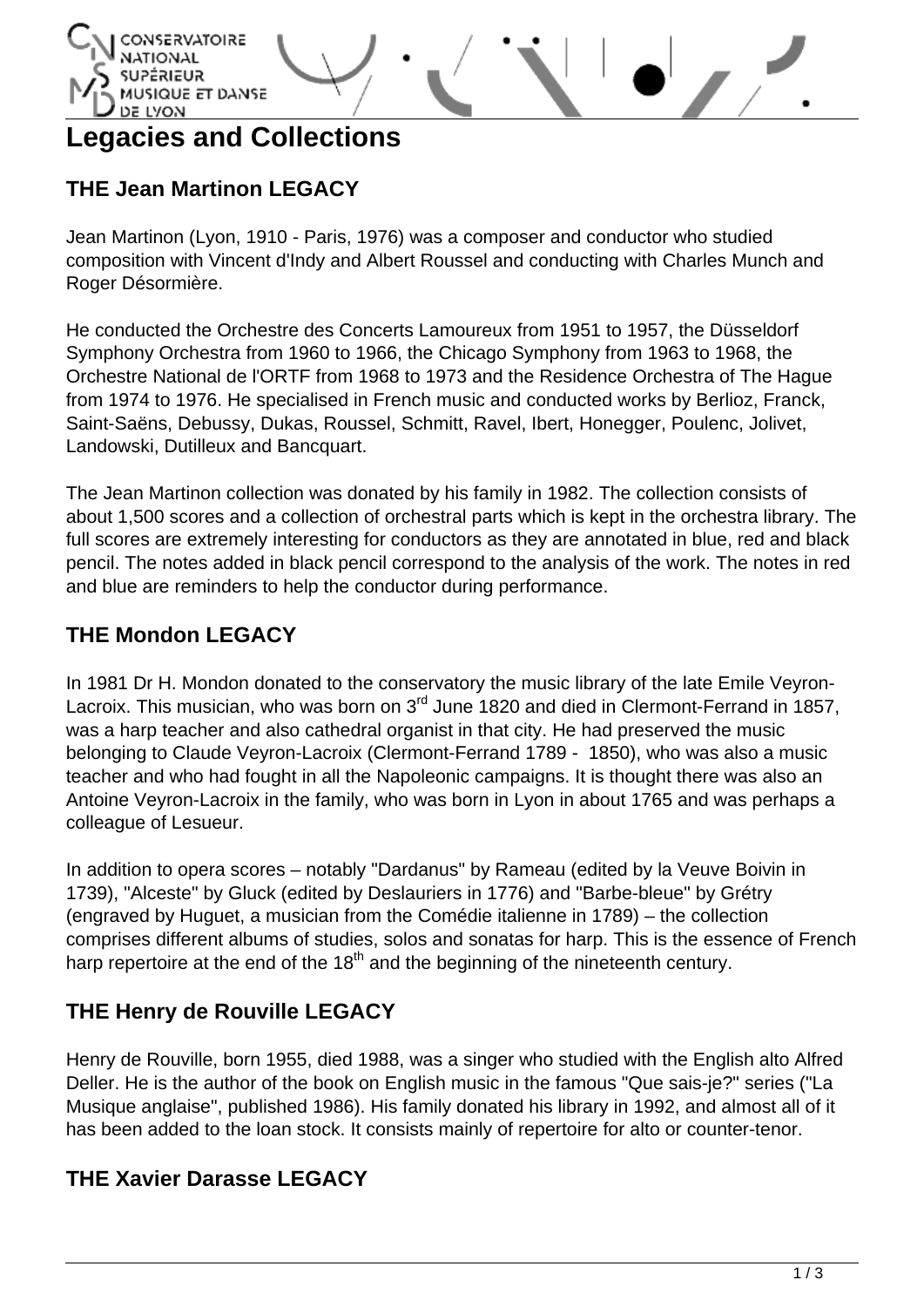

Xavier Darasse (1934-1992), was an organist and composer who taught at the Lyon CNSMD from 1985 onwards and was appointed director of the Paris CNSMD in 1985. After his death the Xavier Darasse collection was donated to several different institutions, including the Toulouse Conservatory, the Paris CNSMD and the Lyon CNSMD.

The collection consists of letters, manuscripts and printed texts and microfilms. It includes a considerable number of scores signed by the composer with a personal dedication and annotated by Xavier Darasse. Particularly noteworthy are "Quasi una toccata" by Gilbert Amy, "Anarchipel" by André Boucourechliev, "Diagramme" by Charles Chaynes, "Pièce n° 1 pour orgue" by Jean-Pierre Guézec, "Musique de jour" by Betsy Jolas, "Improvisation ajoutée" by Mauricio Kagel, "Volumina" by György Ligeti, "Etude aux objets" by Pierre Schaeffer and "The Rite of Spring" by Igor Stravinsky in the transcription for organ by Bernard Haas.

### **THE Béthenod LEGACY**

This collection, donated in 1995 by one of the beneficiaries to Mr Berthenod's will, is of no great size but contains some very interesting pieces edited between 1780 and 1800: several instrumental methods (piano, flute, bassoon, etc.) and a number of operas by Piccini and Sacchini. The collection also contains a rarity, namely the 1744, 1748 and 1756 editions of "Pièces de clavecin" (Pieces for Harpsichord) by Jacques Duphly, engraved by Mademoiselle Vendôme and presented in one magnificent volume bound in calfskin with fleuron, hot-iron gilding and embossed gilt cover pages.

#### **THE Jane Bathori LEGACY**

The Jane Bathori collection was donated to the Lyon CNSMD by the Music Department of the French National Library. Jane Bathori (1877-1970), a French mezzo-soprano and wife of the Belgian tenor Emile Engel, gave many performances of the French composers of her day, which explains how signed copies with personal dedications of melodies by composers such as Daniel-Lesur, Maxime Jacob, Darius Milhaud, Francis Poulenc, Henri Sauguet and Jean Wiener have come to be in our possession today.

#### **THE Collection OF pEriodiCALS**

Current issues of more than a hundred music periodicals are available in the periodicals room. Back numbers from previous months are kept in stock and can be consulted on request. Music periodicals from the Nadia Boulanger collection (for example the 'Revue musicale' from 1920 and the 'Revue de musicologie' from 1926 onwards) are also available for consultation.

#### **OTHER Collections AVAILABLE FOR consultation**

In addition to these collections the reading room naturally has many other monumental editions available: Corpus mensurabilis musicae, Berg, Debussy, Schönberg, Schumann, etc., dictionaries of music (Grove's, 2001 edition), thematic catalogues, bibliographies, etc.